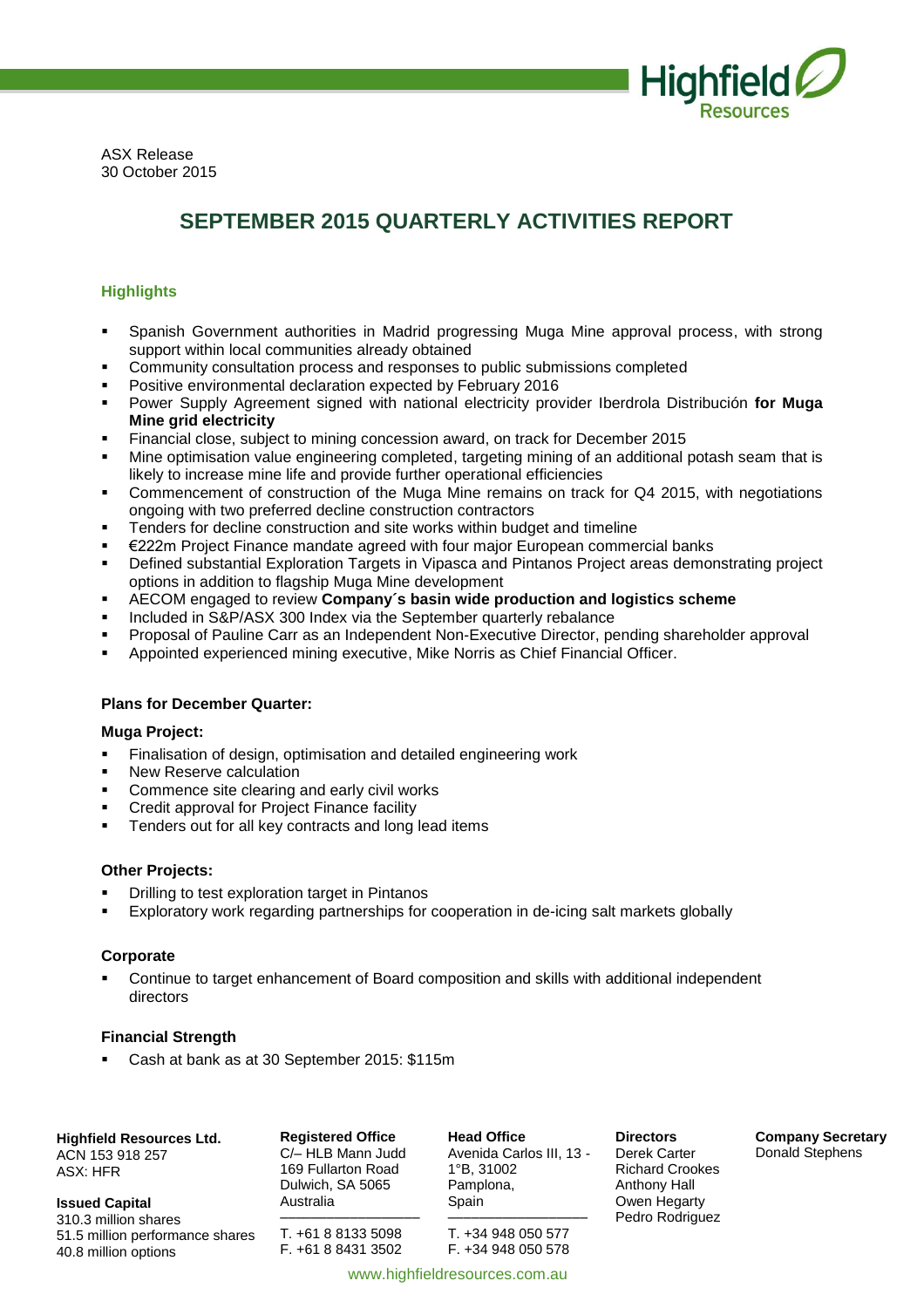

# **Muga Potash Project**

#### **Overview**

The Company's flagship Muga Potash Project is targeting the relatively shallow sylvinite beds in the Muga Project area that cover about 80km<sup>2</sup> . Mineralisation commences at depths from surface of less than 200m and appears ideal for a relatively low-cost conventional mine accessed via a dual decline, as demonstrated in the Company's DFS completed in March 2015 (refer to ASX announcement dated 30 March 2015).

# **Muga Mine approvals process**

The Company's mining concession application for a potash mine accessed via dual declines, producing around 1.1m tonnes of K60 potash product per annum, is currently being assessed by the Mining Department of the Central Government based in Madrid. The Environments Department is charged with reviewing the Environmental and Social Impact Assessment ("ESIA") prepared by the Company and providing a positive or negative Determination ("Delcaración de Impacto Ambiental" or "DIA") prior to any awarding of a mining concession.

The community consultation period, which forms an integral part of the ESIA process, concluded on 24 August 2015. As part of this process, local communities are provided with a platform to present submissions and requests for further information to the Company and for the Company to respond to them in detail. Highfield completed and lodged its responses to these submissions on 15 October 2015.

The Company has been encouraged by the strong community and Governmental support it has received and expects a positive DIA by February 2016 with a full mining concession by April 2016.

Based on feedback received, the Company continues to believe it will be in a position to commence early site enabling works for the Muga Mine in calendar year Q4 2015.

**Mine optimisation and final construction cost plan, program and production profile** 

The Company has made substantial progress on mine optimisation engineering works leading into the finalisation of the construction cost plan, program and production profile. This value engineering has explored mining an additional potash seam that would enhance the life of mine and create further operational efficiencies.

The Company has also elected to target a fixed monthly production output to provide greater certainty for its sales and marketing function.

The Company´s independent Competent Persons are currently reviewing an optimised mine plan that is likely to result in an increased Reserve. Once this review is complete the Company expects to be in a position to release information with respect to the mine optimisation works, construction cost plan, program and potash production profile.

# **Project Finance mandate**

During the period under review, the Company announced that a Project Finance mandate for the Muga Mine had been agreed with four major European commercial banks. The banking syndicate has received initial internal approvals to participate in long term project finance facilities of up to €222m on a debt to equity ratio of up to 65%.

Detailed due diligence is scheduled to be completed in the current Quarter with final credit approval targeted for December 2015.

# **Signing of power supply agreement**

On 24 September 2015, the Company signed a formal agreement with Iberdrola Distribución, the Region´s principal electrical utility, for the provision of all site power supplies. The agreement includes the initial construction works supply and the permanent high voltage (66kV) supply.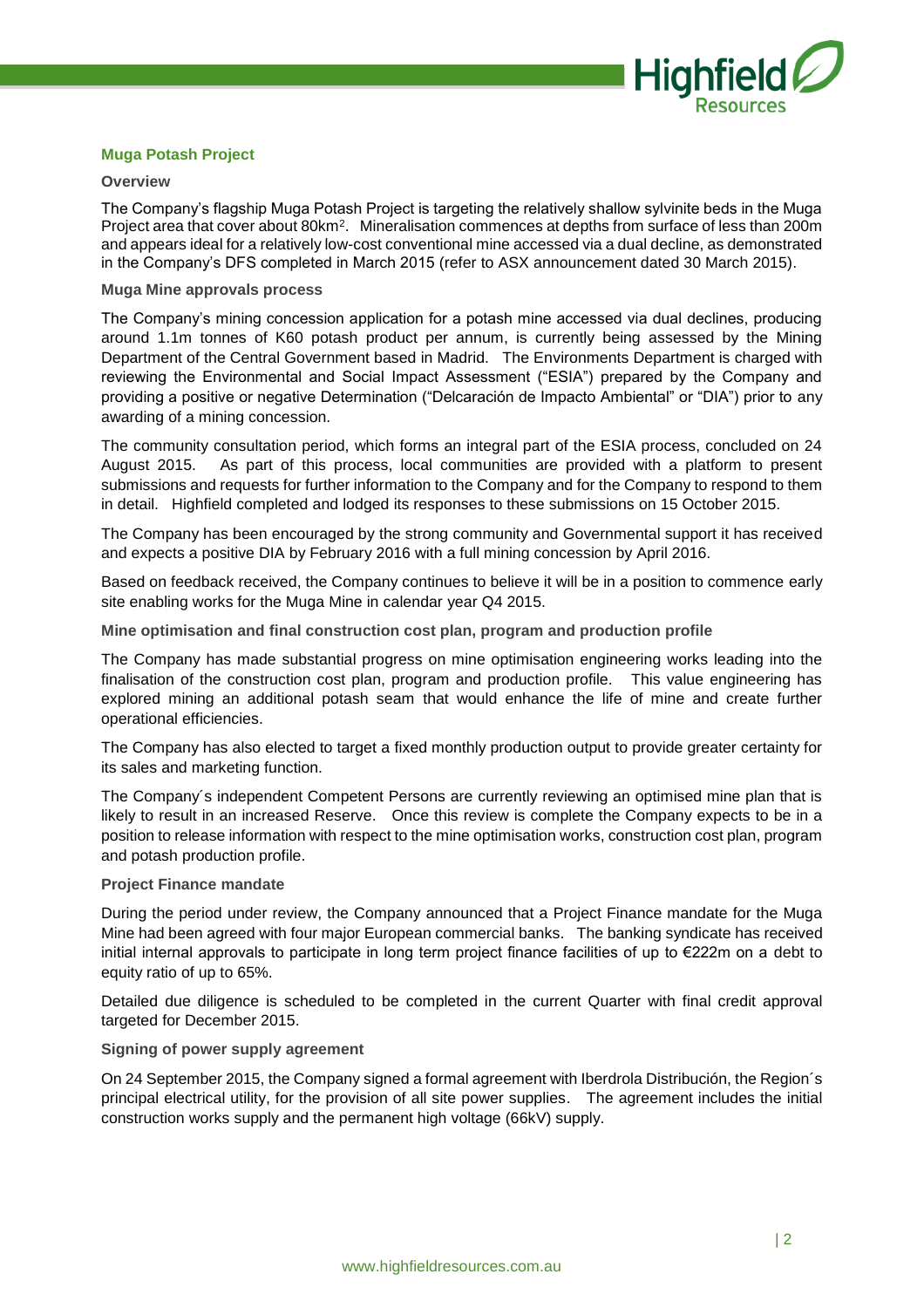

# **Vipasca Potash Project**

# **Overview**

The Vipasca Project area includes the majority of the Vipasca permit, the entire Borneau permit and half of the Osquia permit. The focus is on the deeper higher-grade potash mineralisation that occurs in the P1 and P2 potash bed in the Muga sub-basin that runs along strike to the north-west into the Vipasca permit area.

# **Vipasca Exploration Target\***

During the period, the Company released an Exploration Target for the Vipasca Project (refer ASX release 6 August 2015), which is located adjacent to its flagship Muga Project, immediately to the west.

The Vipasca Exploration Target has been divided into two areas: the Rocaforte Target, which covers an area of approximately 60km<sup>2</sup>; and the Osquia Target with an area of approximately 31km<sup>2</sup>. The Rocaforte Exploration Target area is limited in its southern extent by the increasing interpreted depth of the evaporite unit (limited for the purposes of the Exploration Targets at 1,500m below surface) and to its northern extent by the controlling Loiti fault. The Osquia Exploration Target is limited in its southern extent by a controlling structure.

The Rocaforte Target covers parts of the Goyo, Vipasca and Borneau Investigation Permits.

The Osquia Target is located in the area to the South of the Loiti Fault within the Osquia Investigation Permit.



**Figure 1: Map of Vipasca Exploration Target**

Both areas within the Exploration Target are anticipated to encounter the Capa B, Capa 1 and Capa 2 seams, which are prevalent across the Navarran sub-basin of the broader Ebro Basin.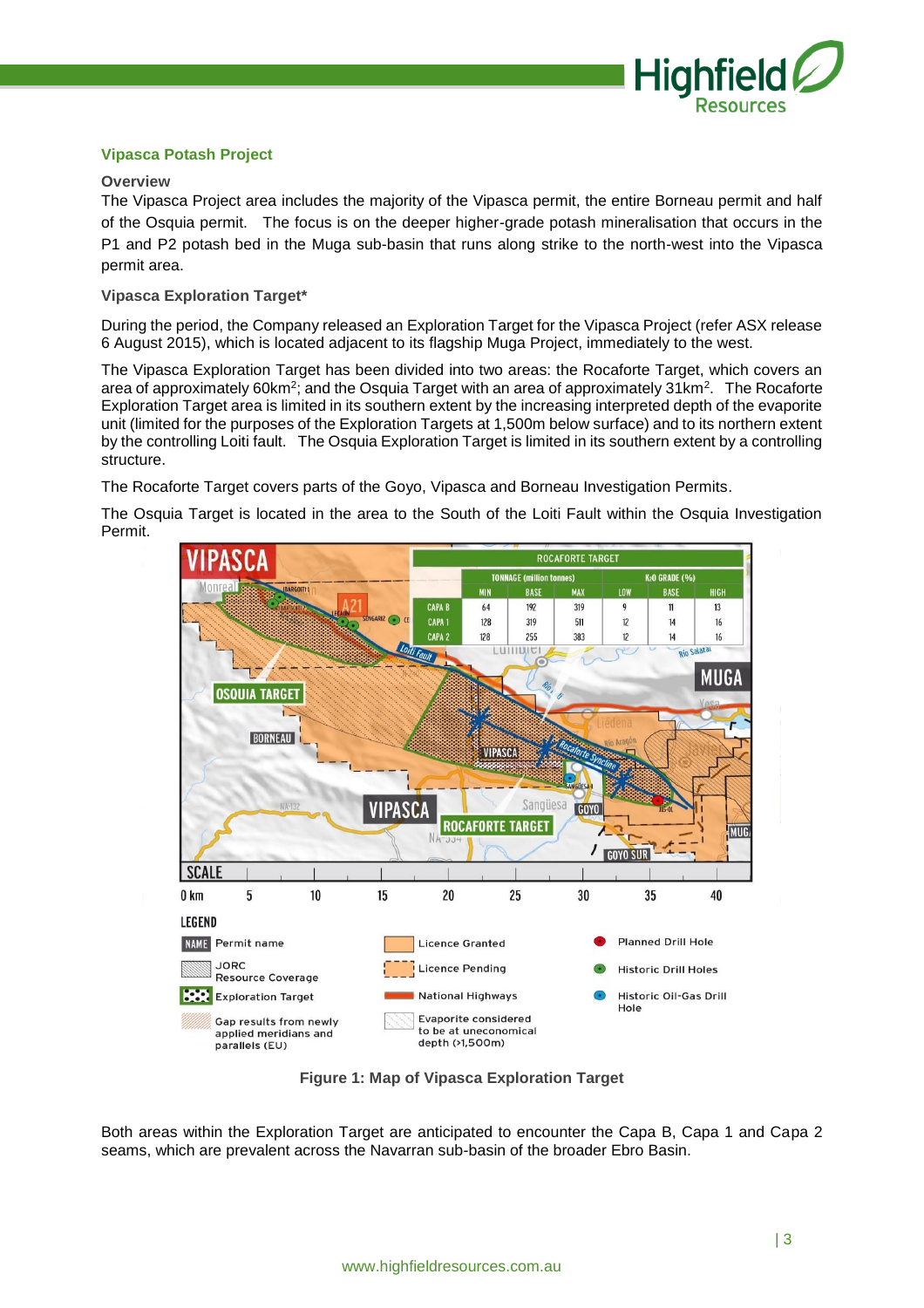

Grade ranges used in the Muga Exploration Target for seams Capa 1 and 2, and the grade ranges for the Muga drilling campaigns for seam Capa B were used to estimate the Exploration Targets.

The Exploration Target is based upon historical drill hole lithological logs, and the reprocessing of seismic data by independent Spanish consultant GESSAL, which was interpreted to show the continuity of the potash bearing evaporite unit across Vipasca.

|               |            | <b>TONNAGE (million tonnes)</b> |            | $K2O$ Grade (%) |             |             |  |
|---------------|------------|---------------------------------|------------|-----------------|-------------|-------------|--|
|               | <b>MIN</b> | <b>BASE</b>                     | <b>MAX</b> | <b>LOW</b>      | <b>BASE</b> | <b>HIGH</b> |  |
| <b>CAPA B</b> | 64         | 192                             | 319        | 9               | 11          | 13          |  |
| <b>CAPA1</b>  | 128        | 319                             | 511        | 12              | 14          | 16          |  |
| <b>CAPA 2</b> | 128        | 255                             | 383        | 12              | 14          | 16          |  |
| <b>TOTAL</b>  | 319        | 766                             | 1,213      | 11.4            | 13.3        | 15.2        |  |

# **Table 1. Rocaforte Exploration Target**

# **Table 2. Osquia Exploration Target**

|               |            | <b>TONNAGE (million tonnes)</b> |            | $K2O$ Grade (%) |             |             |  |
|---------------|------------|---------------------------------|------------|-----------------|-------------|-------------|--|
|               | <b>MIN</b> | <b>MEDIUM</b>                   | <b>MAX</b> | <b>LOW</b>      | <b>BASE</b> | <b>HIGH</b> |  |
| <b>CAPA B</b> | 33         | 99                              | 166        | 9               | 11          | 13          |  |
| <b>CAPA1</b>  | 66         | 166                             | 265        | 12              | 14          | 16          |  |
| <b>CAPA 2</b> | 66         | 133                             | 199        | 12              | 14          | 16          |  |
| <b>TOTAL</b>  | 166        | 398                             | 629        | 11.4            | 13.3        | 15.2        |  |

The total Vipasca Exploration Target\* is summarised as follows:

# **Table 3. Total Exploration Target**

|               |            | <b>TONNAGE (million tonnes)</b> |            | $K2O$ Grade (%) |             |             |  |
|---------------|------------|---------------------------------|------------|-----------------|-------------|-------------|--|
|               | <b>MIN</b> | <b>BASE</b>                     | <b>MAX</b> | <b>LOW</b>      | <b>BASE</b> | <b>HIGH</b> |  |
| <b>CAPA B</b> | 97         | 290                             | 484        | 9               | 11          | 13          |  |
| <b>CAPA1</b>  | 193        | 484                             | 774        | 12              | 14          | 16          |  |
| <b>CAPA2</b>  | 193        | 387                             | 580        | 12              | 14          | 16          |  |
| <b>TOTAL</b>  | 484        | 1.161                           | 1,838      | 11.4            | 13.3        | 15.2        |  |

*\*The potential quantity and grade of the Exploration Target is conceptual in nature and there has been insufficient exploration to estimate a Mineral Resource and it is uncertain if further exploration will result in the estimation of a Mineral Resource.*

# **Drill Hole J15-01**

The Company recently stopped the first exploration drill hole, J15-01 at a depth of 1,216m beneath surface. Based on regional geology the Company believes the targeted mineralisation horizon was likely to occur at depths greater than 1,500m.

This drill hole has been important to demonstrate that the regional geological profile extends into the Rocaforte syncline structure. Additional drill holes are being planned, to target likely shallower areas of the structure.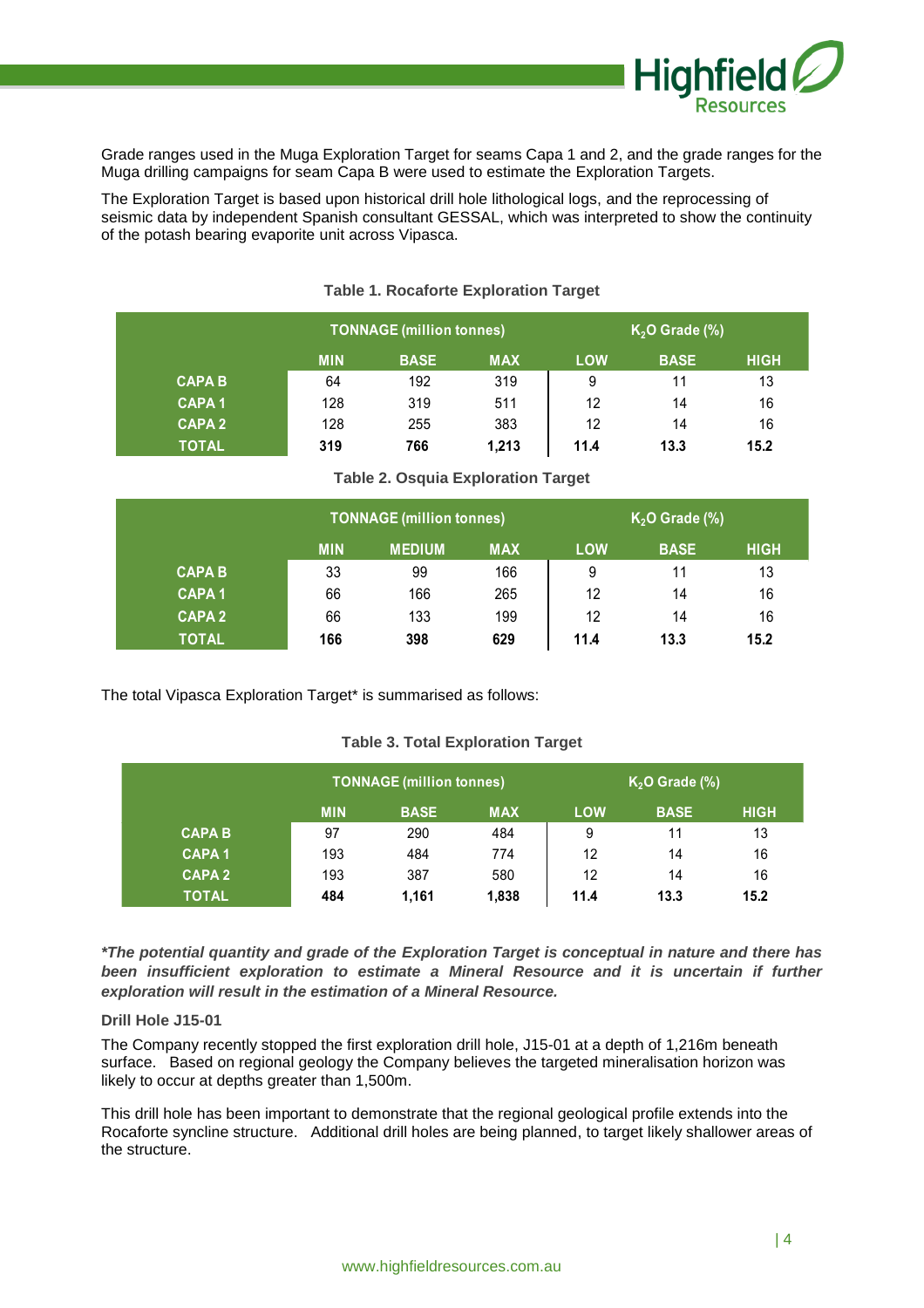

# **Pintano Potash Project**

# **Overview**

Highfield's 100%-owned Pintano Project abuts the Muga Project and covers an area of 65km<sup>2</sup>. Depths from surface to mineralisation commence at around 500m. The Company is building on substantial historical potash exploration information which includes 7 drill holes and 10 seismic profiles completed in the late 1980s.

# **Pintanos Exploration Target\***

During the period, the Company released an Exploration Target (refer to ASX Announcement dated 2 September 2015) for the Pintanos Project, which is located adjacent to its flagship Muga Project, immediately to the east.



**Figure 2: Map of Pintanos Exploration Target**

The Exploration Target covers 60km<sup>2</sup> and includes the three investigation Permits which form the Pintanos Project. The geological continuity and mineralisation within the Pintano Project area have been proven through a number of historical drill holes, recent drill holes conducted by Highfield, geochemical assay results, geophysical wireline logging, and reinterpretation of seismic data. Strong continuity of potash mineralisation is evident based on these key data points.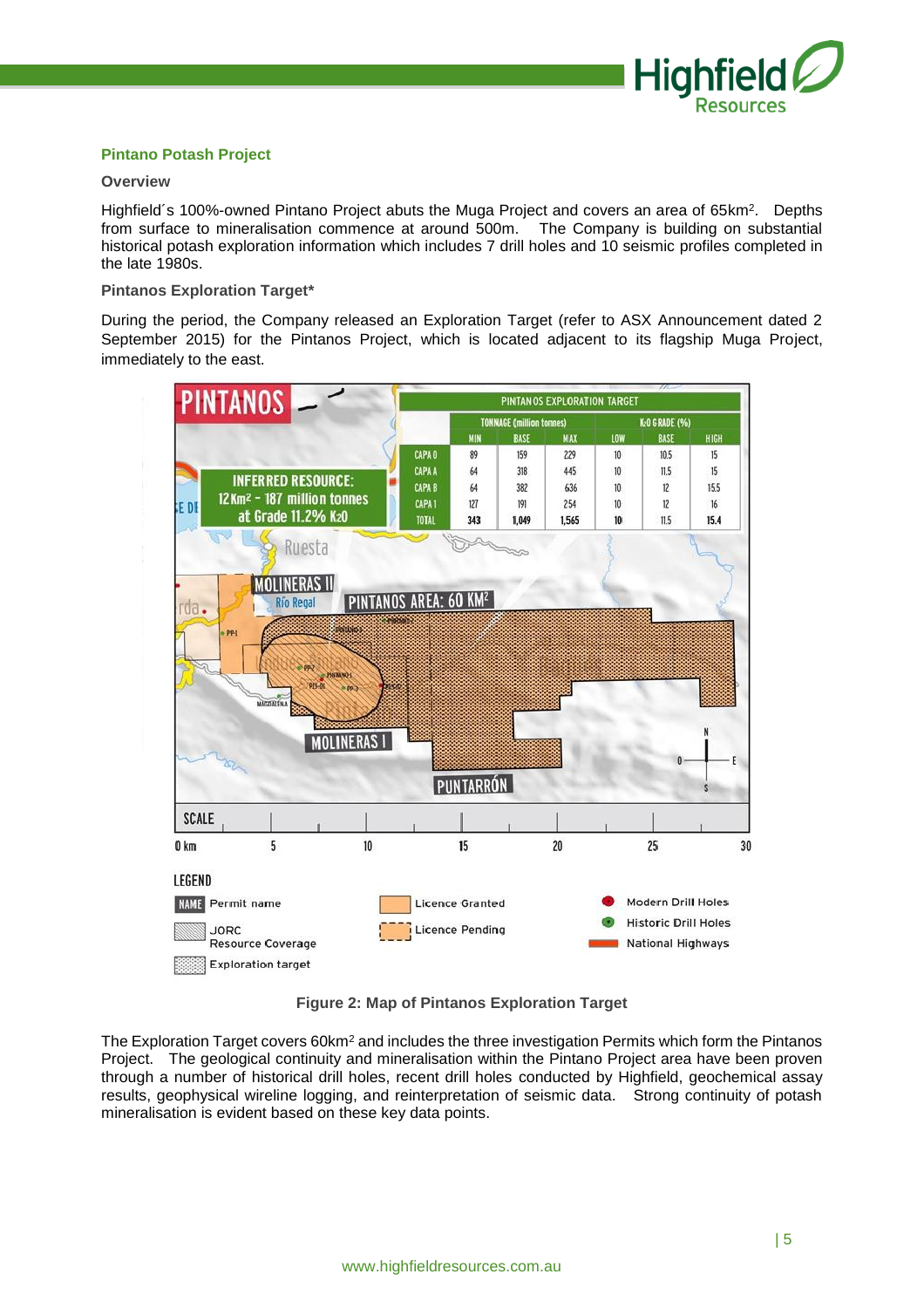

| PINTANOS EXPLORATION TARGET |                                                                      |       |       |                                 |      |             |  |  |
|-----------------------------|----------------------------------------------------------------------|-------|-------|---------------------------------|------|-------------|--|--|
|                             | <b>TONNAGE (million tonnes)</b>                                      |       |       | <b>K<sub>2</sub>O GRADE (%)</b> |      |             |  |  |
|                             | <b>BASE</b><br><b>BASE</b><br><b>MIN</b><br><b>MAX</b><br><b>LOW</b> |       |       |                                 |      | <b>HIGH</b> |  |  |
| <b>CAPA 0</b>               | 89                                                                   | 159   | 229   | 10                              | 10.5 | 15          |  |  |
| <b>CAPA A</b>               | 64                                                                   | 318   | 445   | 10                              | 11.5 | 15          |  |  |
| <b>CAPA B</b>               | 64                                                                   | 382   | 636   | 10                              | 12   | 15.5        |  |  |
| <b>CAPA1</b>                | 127                                                                  | 191   | 254   | 10                              | 12   | 16          |  |  |
| <b>TOTAL</b>                | 343                                                                  | 1,049 | 1,565 | 10                              | 11.5 | 15.4        |  |  |

# **Table 4: Exploration Target estimated for the Pintanos Project.**

*\*The potential quantity and grade of the Exploration Target is conceptual in nature and there has been insufficient exploration to estimate a Mineral Resource and it is uncertain if further exploration will result in the estimation of a Mineral Resource.*

# **Sierra del Perdón Potash Project**

#### **Overview**

Highfield´s 100%-owned Sierra del Perdón Project is located less than 10km from Pamplona and is within 40km of the Company´s flagship Muga Project.

Sierra del Perdón is a brownfield project which has hosted two former operating potash mines. The evaporite was historically mined, primarily for sylvinite but also for carnallite, before the mine closure in late 1996 due to relatively low potash prices of around US\$100/tonne. There is potential for potash exploitation in new, unmined areas in the Sierra del Perdón Project area and for limited additional production from brownfield (adjacent to historically mined) areas.

Limited work was carried out on the Sierra del Perdón Project over the Quarter.

# **Izaga Potash Project**

#### **Overview**

The Izaga Project covers an area of more than 100km<sup>2</sup>, where historic drill holes and 2D seismic show a relatively continuous evaporite with drill hole intersects containing potash. With further positive exploration results, the Project could display similar attributes to the Muga Project.

Permit applications are currently under consideration and likely to be determined in the first half of CY2016.

#### **Basin Wide Potash Production and Logistics Scheme**

#### **Overview**

The Company has prepared an outline feasibility study for the exploitation of potash and salt mineralisation across its basin-wide project portfolio. The study introduces options to directly access rail transport, which in turn creates significant potential with respect to the export of salt to US and Asian markets.

Global engineering consultancy, AECOM, has been appointed to provide further support to the Company´s engineering team and will report on multiple transport options including rail extensions and slurry pipelines to a railhead.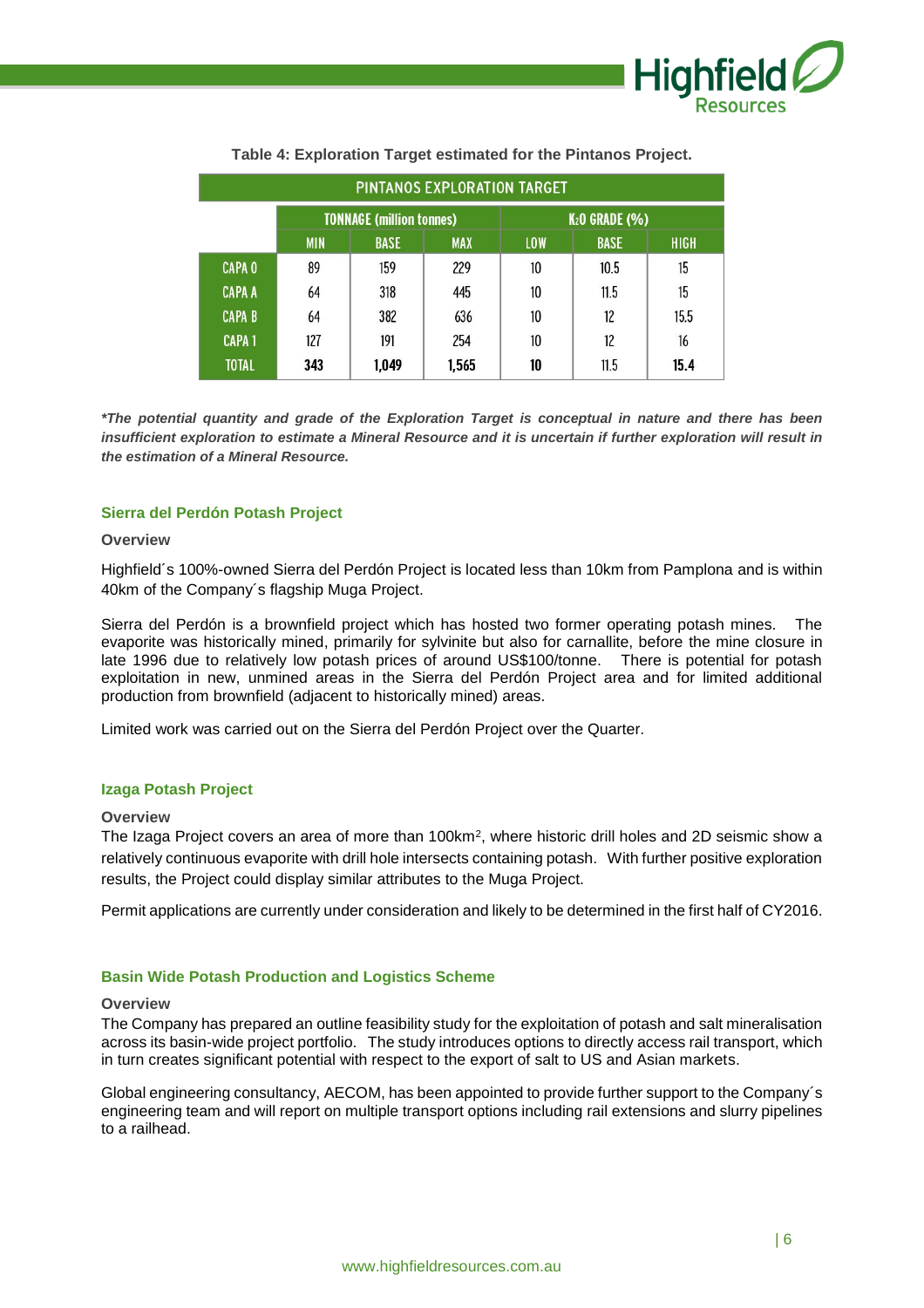

# **Geoalcali Foundation**

# **Overview**

The Geoalcali Foundation is a not-for-profit Spanish foundation, supported exclusively by the Company. It was established to deliver projects into the communities in which the Company will operate its mines. Further information can be found at the foundation's website, www.geoalcali.com/geoalcali-foundation.

#### **Projects**

The Company's community engagement program continues to be well received. A regional primary school´s clever fertiliser use program was launched during the quarter. This program is expected to reach over 2,000 school children in the region in the current financial year.

The Geoalcali Foundation now supports over 15 community projects.

# **Corporate**

#### **Confirmation of ISO compliance**

On 8 September 2015 Geoalcali SL, the Spanish operating entity of the Company, achieved ISO compliant certification for its Integrated Management System including all aspects of environmental management to ISO 14001: 2004, quality management to ISO 9001: 2008, health and safety management to OHSAS 18001: 2007 and management systems for sustainable mining to UNE 22480. The systems were implemented during late 2013 and 2014 and were positively audited by TÜV Rheinland Ibérica on 29 June 2015.

Aside from being an essential part of the operational management of the Company, the certification incrementally supports the Company's intention to become a point of reference for best practise mining and mineral processing activity in Spain, and will help to support the undertakings made as part of the permitting process.

# **Spanish Professional Team**

During the period, the Company announced the appointment of experienced mining executive, Mike Norris to the position of Chief Financial Officer. Mike will commence in Highfield's Pamplona head office on 23 November 2015.

Mr. Norris is a qualified chartered accountant with almost 30 years' commercial experience, primarily gained in the mining industry. Most recently, Mr. Norris was Finance Director of London-listed West African gold producer Avocet Mining.

Over the quarter, the Company continued to enhance the skills and expertise of its professional team to the level required to commence construction of the Muga Mine. The Company now employs 45 professionals in Spain.

#### **Independent Directors**

During the period, the Company announced the proposal of Ms. Pauline Carr as an independent Non-Executive Director, subject to the receipt of the requisite shareholder approvals at the 2015 AGM.

Pauline is an experienced mining executive with over 25 years' commercial experience in the fields of management, corporate governance and compliance, mergers and acquisitions, investor and stakeholder relations and corporate restructures.

The Company continues to consider options for further independent directors to complement and enhance the existing Board.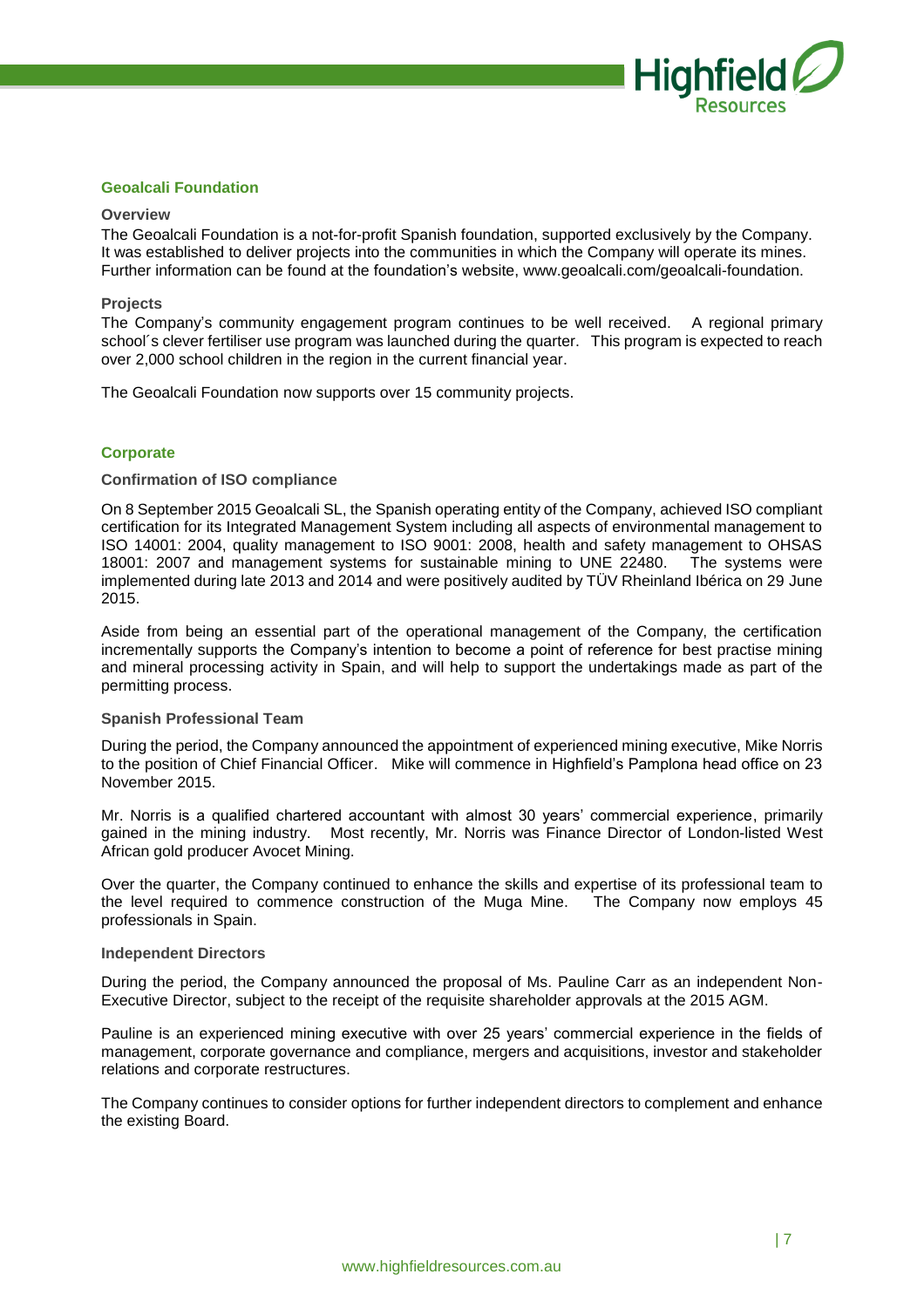

# **Inclusion in S&P/ASX 300 Index**

On 4 September 2015, S&P Dow Jones announced that the Company would be included in the S&P/ASX 300 Index, effective 18 September 2015 after market close.

#### **Cash position**

As at 30 September 2015, the Company had A\$115 million in cash on its balance sheet.

**For more information:**

Anthony Hall Managing Director Ph: + 34 617 872 100

Hayden Locke Head of Corporate Development Ph: +34 609 811 257

#### **Company Investor Relations Executives**

Simon Hinsley APAC Investor Relations Ph: +61 401 809 653

Nuala Gallagher / Simon Hudson UK Investor Relations Ph: +44 207 920 3150

# **Table 5: Summary of Highfield´s Mineral Interests as at 30 October 2015**

| Project                                | Region  | <b>Permit Name</b>   | <b>Permit Type</b> | <b>Applied</b> | Granted    | Ref#          | Area $Km2$ | Holder       | <b>Structure</b> |
|----------------------------------------|---------|----------------------|--------------------|----------------|------------|---------------|------------|--------------|------------------|
| Sierra del Perdón                      | Navarra | Quiñones             | Investigation      | 19/07/2011     | 7/08/2012  | 35760         | 32.48      | Geoalcali SL | 100%             |
| Sierra del Perdón                      | Navarra | Adiós                | Investigation      | 19/07/2011     | 7/08/2012  | 35770         | 75.60      | Geoalcali SL | 100%             |
| Sierra del Perdón                      | Navarra | Amplicación de Adiós | Investigation      | 26/10/2012     | 14/02/2014 | 35880         | 40.90      | Geoalcali SL | 100%             |
|                                        |         |                      |                    |                |            |               | 148.98     |              |                  |
| Muga                                   | Navarra | Goyo                 | Investigation      | 19/07/2011     | 24/12/2012 | 35780         | 27.72      | Geoalcali SL | 100%             |
| Muga                                   | Navarra | Goyo Sur             | Investigation      | 25/07/2014     | Pending    | 35920         | 8.96       | Geoalcali SL | 100%             |
| Muga                                   | Aragón  | Fronterizo           | Investigation      | 21/06/2012     | 5/02/2014  | Z-3502/N-3585 | 9.80       | Geoalcali SL | 100%             |
| Muga                                   | Aragón  | Muga                 | Investigation      | 29/05/2013     | 7/04/2014  | 3500          | 20.40      | Geoalcali SL | 100%             |
| Muga                                   | Aragón  | Muga Sur             | Investigation      | 25/09/2014     | Pending    | 3524          | 7.28       | Geoalcali SL | 100%             |
|                                        |         |                      |                    |                |            |               | 74.16      |              |                  |
| Vipasca (Muga)*                        | Navarra | Vipasca              | Investigation      | 6/11/2013      | 11/12/2014 | 35900         | 38.92      | Geoalcali SL | 100%             |
| Vipasca (Izaga)*                       | Navarra | Osquia               | Investigation      | 28/04/2015     | Pending    | 35970         | 81.20      | Geoalcali SL | 100%             |
| Vipasca                                | Navarra | Borneau              | Investigation      | 28/04/2015     | Pending    | 35960         | 80.33      | Geoalcali SL | 100%             |
|                                        |         |                      |                    |                |            |               | 200.45     |              |                  |
| Pintano                                | Aragón  | Molineras 10         | Investigation      | 20/11/2012     | 6/03/2014  | 3495/10       | 18.20      | Geoalcali SL | 100%             |
| Pintano                                | Aragón  | Molineras 20         | Investigation      | 19/02/2013     | Pendina    | 3495/20       | 16.80      | Geoalcali SL | 100%             |
| Pintano                                | Aragón  | Puntarrón            | Investigation      | 7/05/2014      | Pending    | 3509          | 30.24      | Geoalcali SL | 100%             |
|                                        |         |                      |                    |                |            |               | 65.24      |              |                  |
| Izaga                                  | Navarra | Girardi              | Investigation      | 28/04/2015     | Pending    | 35950         | 79.17      | Geoalcali SL | 100%             |
|                                        |         |                      |                    |                |            |               | 79.17      |              |                  |
| *Permit includes areas in two Projects |         |                      |                    |                |            | Total         | 568.00     |              |                  |

**Location:** All permits are located in Spain.

**Holder:** Geoalcali SL is a 100%-owned Spanish subsidiary of Highfield Resources Limited. **Changes:** Nil